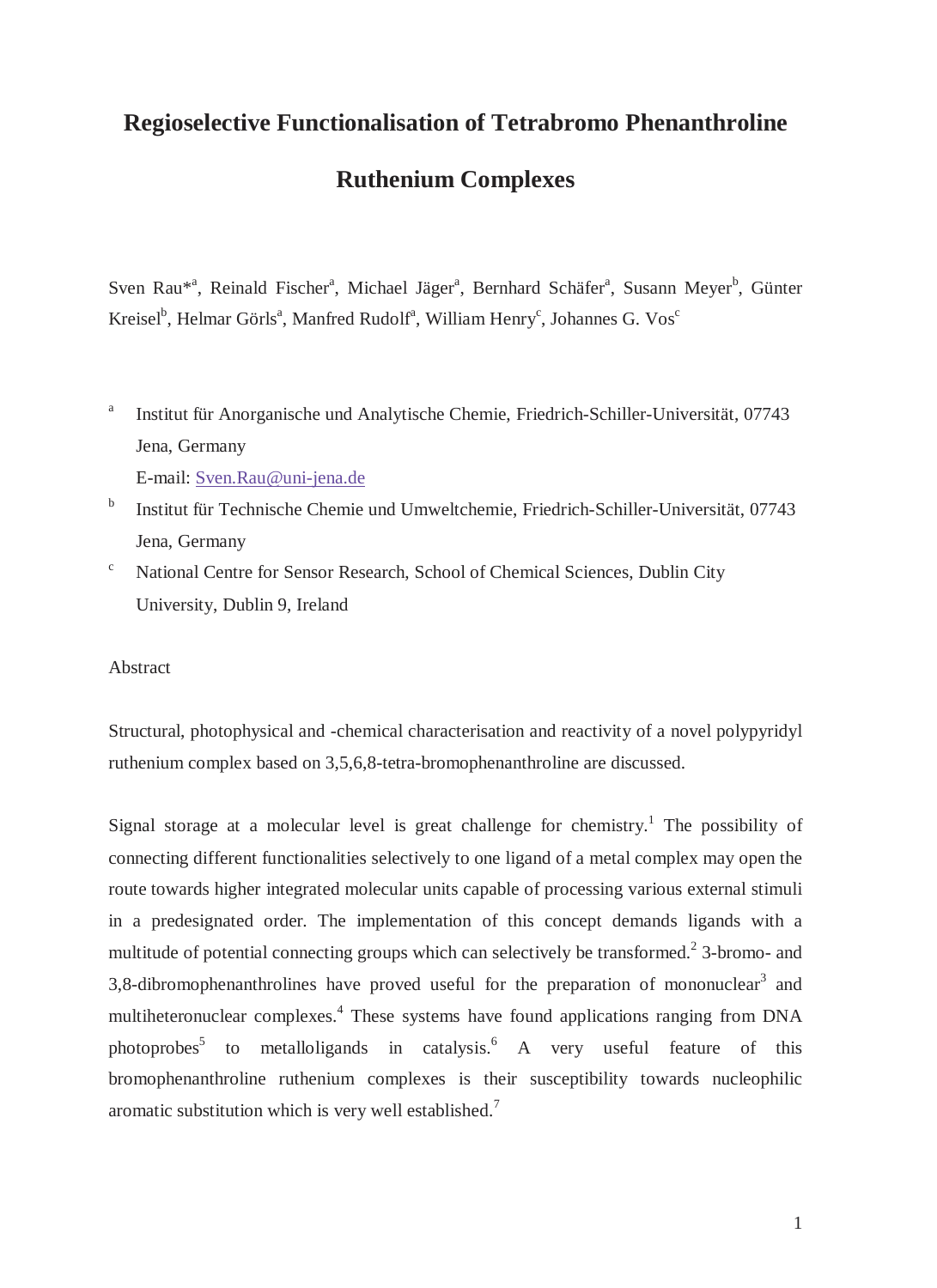We have improved a bromination reaction of phenanthroline first published by Dénes and Chira<sup>8</sup> which allows now the selective formation of  $3,5,6,8$ ,-tetrabromophenanthroline (Br<sub>4</sub>phen) in an one step multigram reaction, figure  $1<sup>8</sup>$ 



Figure 1 Improved preparation of 3,5,6,8,-tetrabromophenanthroline (Br<sub>4</sub>phen)

Br<sub>4</sub>phen readily forms a complex with (tbbpy)<sub>2</sub>RuCl<sub>2</sub> resulting in  $[(tbbpy)_2Ru(Br_4phen)]^{2+}$ , **1**. The structural characterisation using two dimensional NMR spectroscopy suggests that a symmetrical complex is formed indicated by the presence of only two signals for the four phenanthroline based protons. 13C, HSQC, HMBC allows the complete assignment of all signals in the  ${}^{1}$ H- and  ${}^{13}$ C-NMR spectra which together with mass spectroscopy suggests that Br4phen coordinates in a similar fashion as the unsubstituted phenanthroline. The X-ray crystallographic characterisation confirms this assumption and as apparent from table 1 shows no significant differences compared with the parent complex  $[(tbbpy)_2Ru(phen)]^{2+}$ , 2 (see supporting information), the molecular structure is depicted in figure 2.



Figure 2. Regioselective nucleophilic substitution of **1** with NaOMe leading to **3;** molecular structure of **1**, Anions and hydrogen atoms omitted and structural motive of **3** confirming the regioselective substitution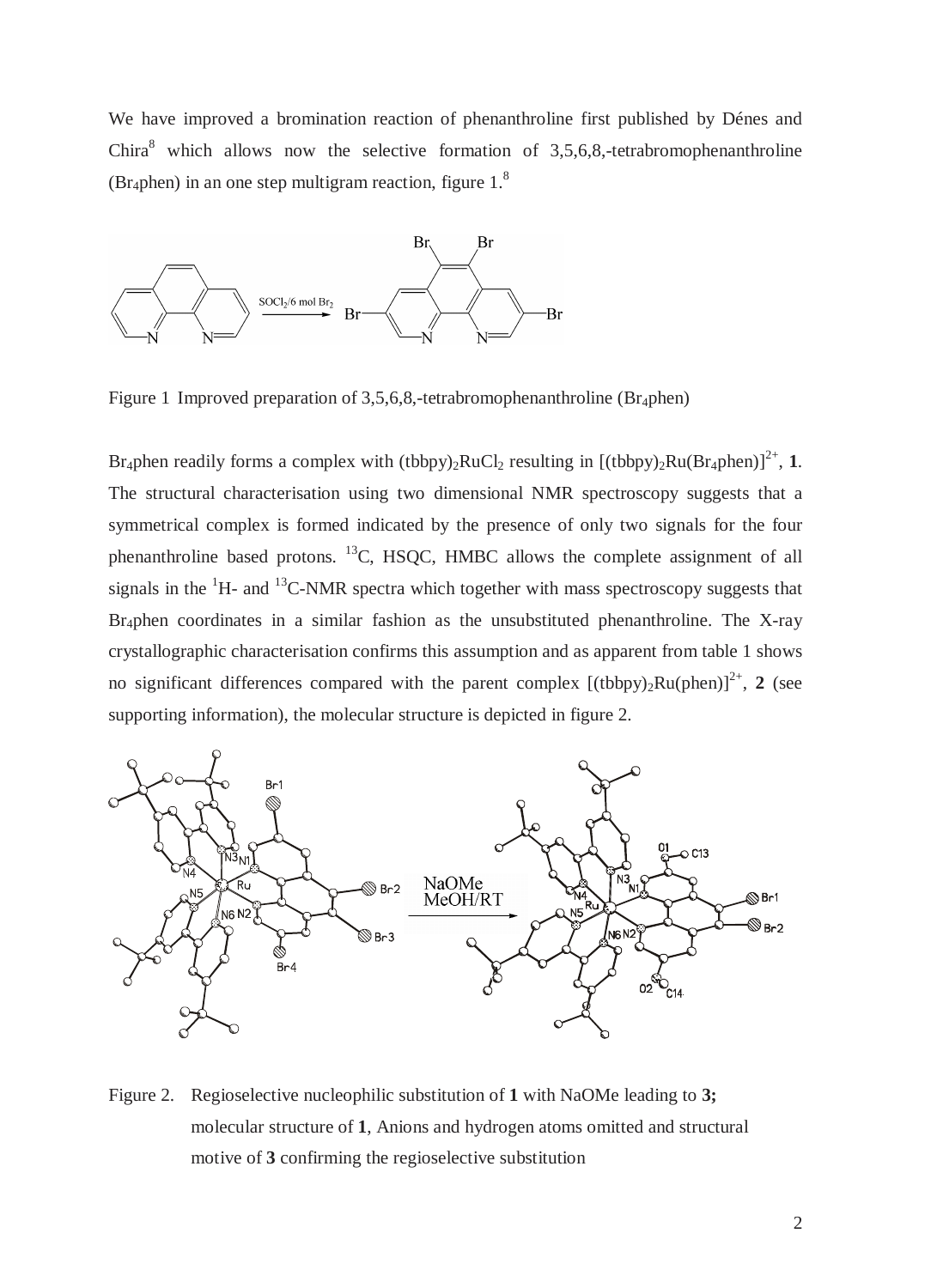Reaction of **1** with NaOMe at room temperature in methanol leads to the selecetive formation of one product that still contains two bromine and two new methoxy functions, confirmed by ESI-MS. The fact that all bipyridine based signals in the  ${}^{1}H$ -NMR did not change their position together with only one new signal at 4.15 ppm for the methoxy function suggests the formation of a symmetrical species where substitution at the phenanthroline moiety has taken place. The regioselective formation of the 5,6-dibromo-3,8-dimethoxyphenanthroline ruthenium complex **3** could be confirmed by a structural motive depicted figure 2.

|            | 1         | $\overline{2}$ |
|------------|-----------|----------------|
| $Ru-N1$    | 2.046(5)  | 2.055(4)       |
| $Ru-N2$    | 2.060(5)  | 2.056(5)       |
| $Ru-N3$    | 2.064(5)  | 2.053(4)       |
| $Ru-M4$    | 2.052(5)  | 2.055(4)       |
| $Ru-N5$    | 2.047(5)  | 2.060(4)       |
| $Ru-N6$    | 2.071(5)  | 2.074(4)       |
| $C2-Br1$   | 1.891(6)  |                |
| $C5-Br2$   | 1.883(6)  |                |
| $N1-Ru-N2$ | 79.27(19) | 79.9(2)        |
| $N3-Ru-N4$ | 78.21(19) | 77.88(16)      |
| $N5-Ru-N6$ | 78.25(19) | 78.99(16)      |

Table 1 Ru-N bond length in  $\AA$ , angles in  $\degree$ 

Photophysical investigation of compounds **1** to **3** suggests that the tetrabromo-substitution lowers the electron density of the phenanthroline ligand considerably. The absorption and emission wavelength of **1** are redshifted compared with **2**, see table 2. This finding correlates well with the data obtained for the oxidation potential of RuII/III which clearly shows that the four bromine substituents significantly decrease the electron density at the metal centre (difference of 137 mV). Introduction of the methoxy groups increases the electron density as expected.<sup>9</sup> The introduction of two methoxy groups has a pronounced influence on the photophyiscal properties which is in agreement with an electron donating substituent.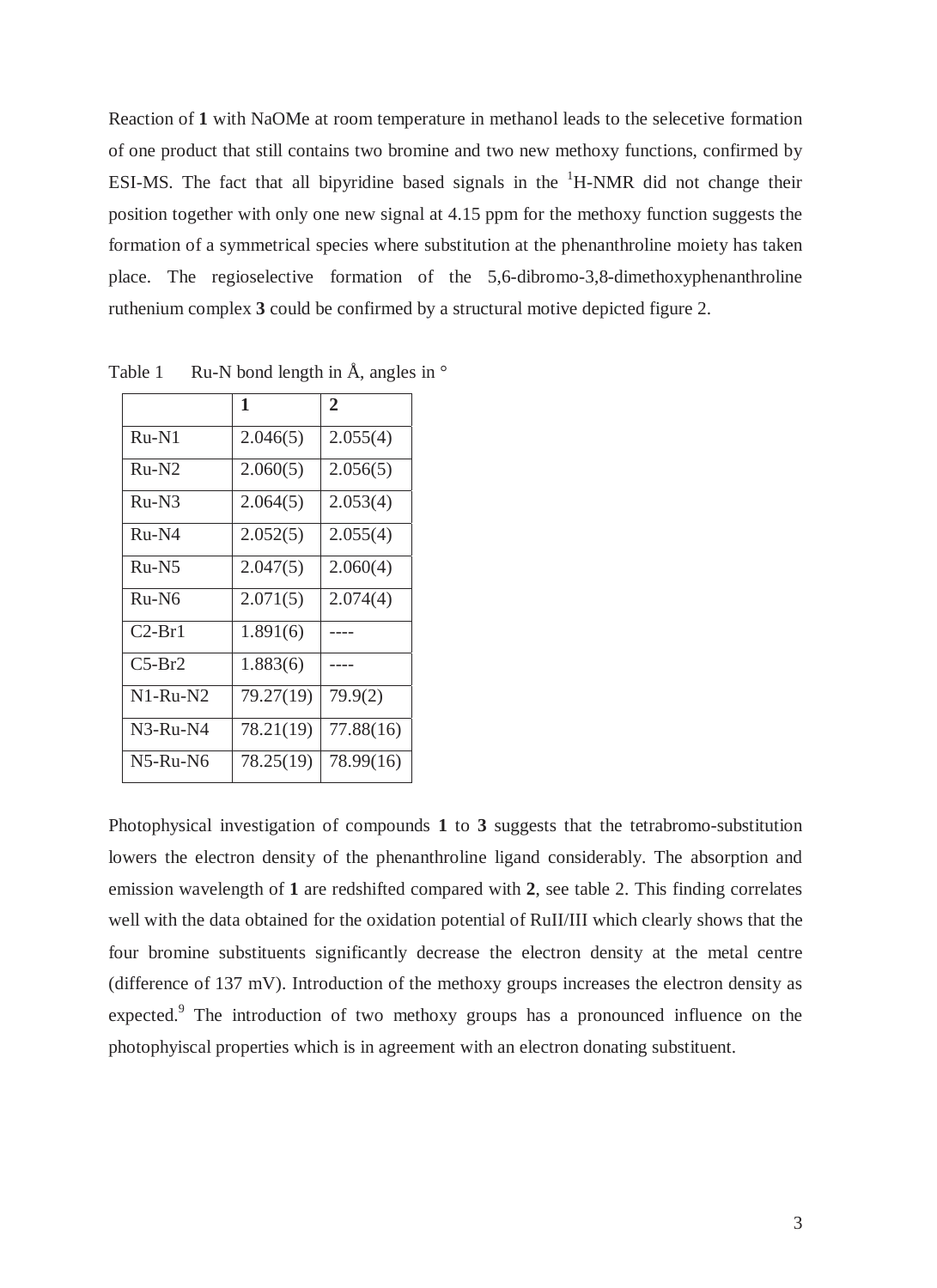| Compound | $E_{1/2}$ ox | $\lambda_{\text{max}}$ 11 | $\lambda_{\rm em}$ in |
|----------|--------------|---------------------------|-----------------------|
|          | in V (vs     | nm                        | nm                    |
|          | $Fc/Fc^+)$   |                           |                       |
|          | 0.92         | 470                       | 680                   |
| 2        | 0.783        | 444                       | 610                   |
| 3        | 0.845        | 450                       | 615                   |

Table 2 Photophysical and electrochemical properties of complexes **1-3** in acetonitrile

In conclusion, rutheniumpolypyridyl complexes based on the ligand  $Br_4$ phen are readily obtainable. Most importantly a regioselective nucleophilic substitutions with NaOMe at the 3,8 position is possible. It is evident from the conventional reactivity of bromine substituted aromatics that **1** and **3** are potentially very interesting synthon in itself opening the possibility to derivatise the previously not easily accessible 5,6 position. Initial investigations of the photochemical reactivity of  $3$  suggest that  $Br_2OMe_2$  phen is very photolabile.

### Acknowledgement

Financial support for this work from the Deutsche Forschungsgemeinschaft SFB 436 and a grant to S.R. is gratefully acknowledged. We would like to thank Prof. D. Walther for helpful discussions and encouragement.

#### References

- (1) V. Balzani, A. Credi, M. Venturi; Molecular Devices and Machines; Wiley-VCH; **2003**, Weinheim.
- (2) A.C. Laemmel, J.P. Collin, J.P. Sauvage, G. Accorsi, N. Amaroli, *Eur. J. Inorg. Chem.* **2003**, 467.
- (3) Y. Tor, Synlett. **2002**, 7, 1043, and references cited therein.
- (4) P.J. Connors, D. Tzalis, A.L. Dunnick, Y. Tor, *Inorg. Chem.* **1998**, 37, 1121.
- (5) D.J. Hurley, Y. Tor, *J. Am. Chem. Soc.* **2002**, 124, 13231.
- (6) M. Osawa, M. Hoshino, Y. Wakatsuki, *Angew. Chem.* **2001**, 113, 3580.
- (7) D. Tzalis, Y. Tor, *Angew.Chem. Intern. Ed. Engl.* **1997**, 36, 2666.
- (8) V. Dénes, R. Chira, *J. Prak. Chem.*, **1978**, 320, 172.
- (9) The electrochemical investigation shows different currents for oxidation and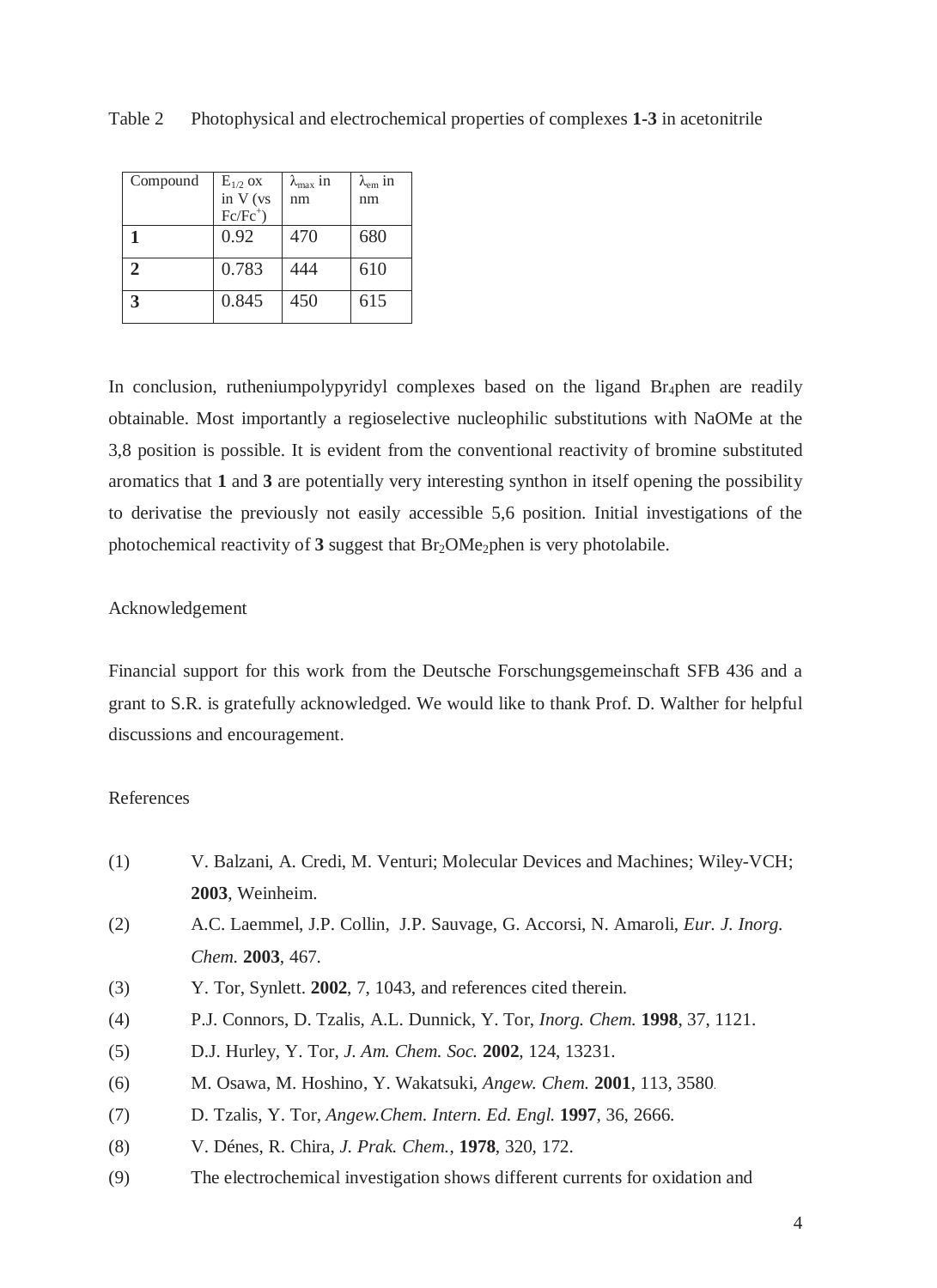reduction of the ruthenium centre of **3** suggesting an involvment of the methoxy function as observed previously: L. O'Brien, M. Duati, S. Rau, A.L. Guckian, T.E. Keyes, N.M. Boyle, A. Serr, H. Görls, J.G. Vos, *J. Chem. Soc. Dalton Trans.* **2004**, 514.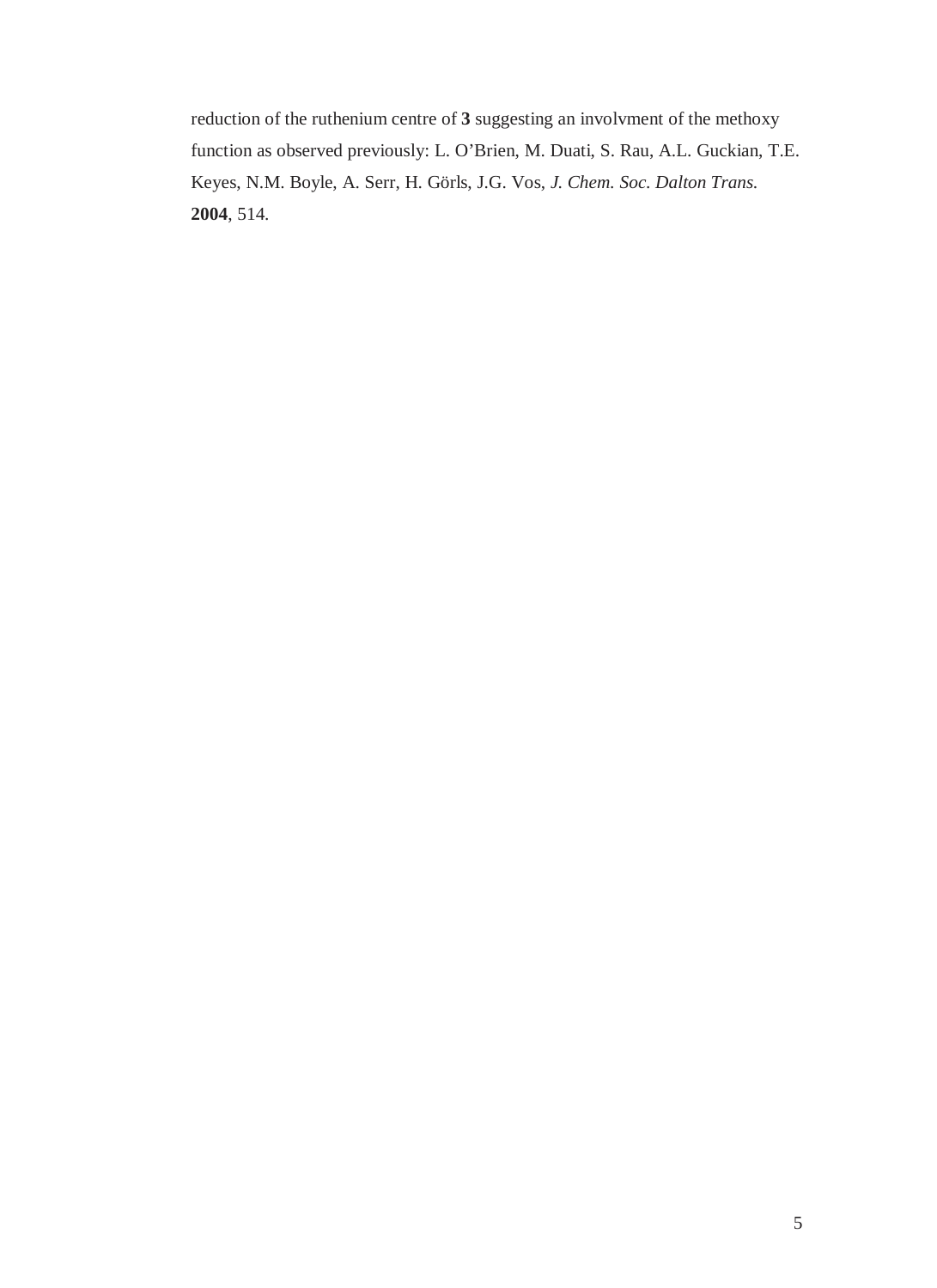Supporting information



Figure S1. Moleculare structure of (tbbpy)<sub>2</sub>Ru(phen), 2, Anions and hydrogen atoms omitted (Ru-N bond length in  $\AA$ , angles in  $\degree$ , Ru-N1 2.061(5), Ru-N2 2.056(5), Ru-N3 2.053(4), Ru-N4 2.055(4), Ru-N5 2.060(4), Ru-N6 2.074(4), N1-Ru-N2 79.9(2), N3-Ru-N4 77.88(16), N5-Ru-N6 78.99(16))

#### **Experimental conditions**

#### **Methods and Materials**

1,10-phenanthroline was received from Aldrich and used without further purification,  $(tbbpy)_2RuCl_2$  was prepared according to literature methods.<sup>1</sup> All manipulations were carried out under Argon using standard Schlenk techniques and the used solvents were dried and distilled if not stated otherwise. The NMR spectra were recorded on a Bruker 400 MHz and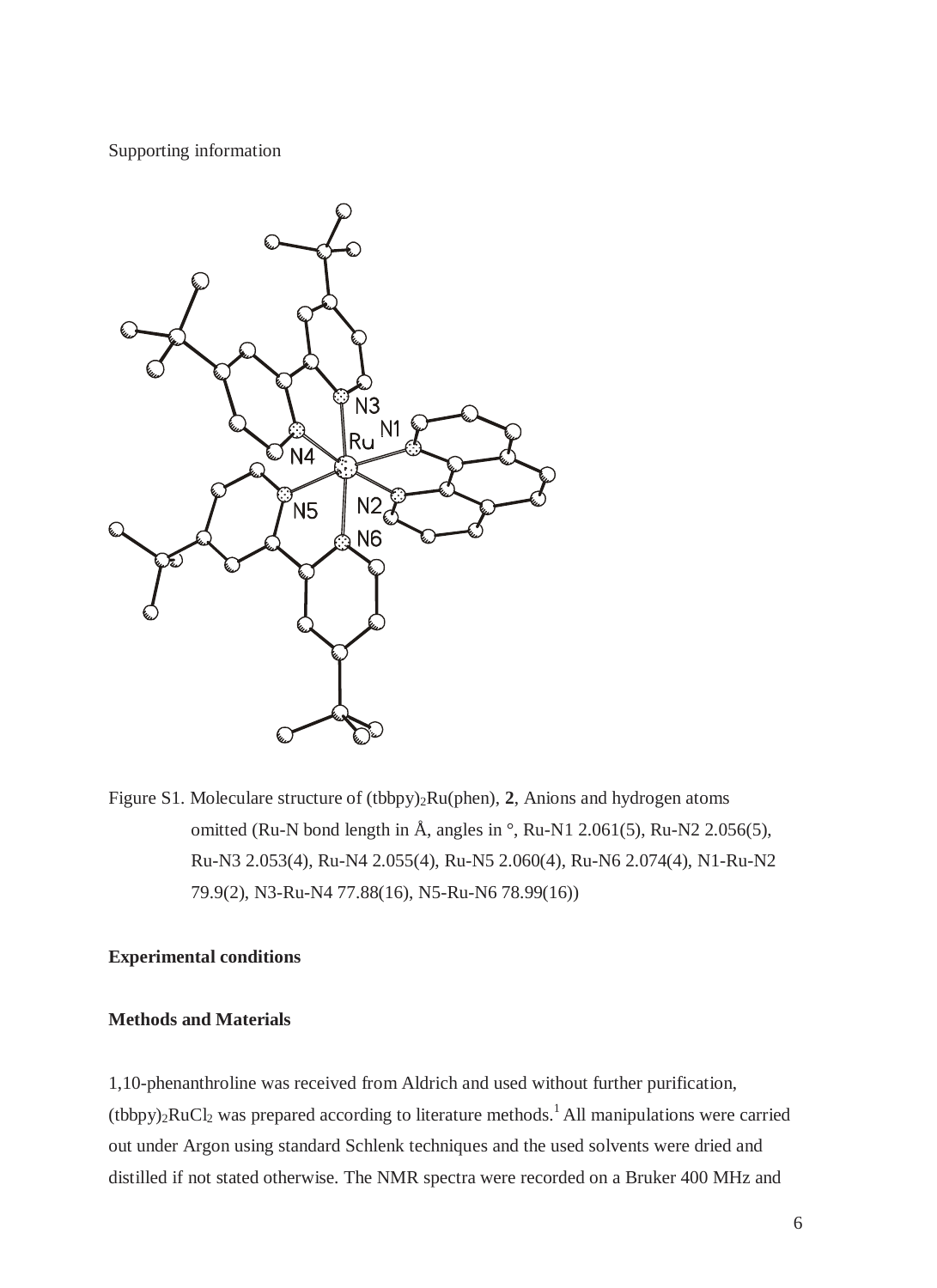200 MHz spectrometer. The mass spectroscopy was carried out on a SSQ 170, Finigan Mat. The Electrospray mass spectroscopy was performed on a Finnnigan MAT 95 XL double focussing sector field instrument (Thermo Finnigan GmbH, Bremen, Germany) adjusted to a mass resolution of about 2000.

UV-VIS spectra were obtained using a Varian Cary 1 UV-vis or a Shimadzu UV 3100 UVvis-NIR spectrometer. Emission spectra are not corrected and were recorded using a Perkin Elmer LS50B spectrometer equipped with a Hamamatsu R928 red sensitive detector.

#### **Electrochemical investigation**

The electrochemical oxidation of the compounds was investigated in 3-electrode technique by means of cyclic square-wave voltammetry using an home-built computer controlled instrument based on the PCI-6110E data acquisition board (National Instruments). The experiments were performed in acetonitrile containing 0.25M tetra-n-butylammoniumhexafluorophosphate under a blanket of solvent-saturated argon. The ohmic resistance of the solvent which had to be compensated for was determined by measuring the impedance of the system at potentials where the faradaic current was negligibly small. The reference electrode was an Ag\AgCl electrode in acetonitrile containing 0.25M tetra-n-butylammonium chloride. The potential of this reference system was calibrated by measuring the potential of the ferrocenium/ferrocene couple at the end of each experiment. The latter was found to be at *0.803*±*0.001V* throughout the measurements.

The working electrode was a 1.5 mm Pt disk electrode (Bioanalytical Systems Inc., West Lafayette, USA).

#### **Crystal Structure Determination**

The intensity data for the compounds were collected on a Nonius KappaCCD diffractometer, using graphite-monochromated Mo- $K_{\alpha}$  radiation. Data were corrected for Lorentz and polarization effects<sup>[2,3]</sup>. **1** was corrected for absorption effects<sup>[4]</sup>.

The structures were solved by direct methods (SHELXS<sup>[5]</sup>) and refined by full-matrix least squares techniques against  $Fo^2$  (SHELXL-97<sup>[6]</sup>). The hydrogen atoms were included at calculated positions with fixed thermal parameters. All nonhydrogen atoms were refined anisotropically  $[6]$ . XP (SIEMENS Analytical X-ray Instruments, Inc.) was used for structure representations. The quality of the data for compound **3** is insufficient for full structural refinement. We will therefore only publish the conformation of the molecule and the crystallographic data. We will not deposit the data in the Cambridge Crystallographic Data Centre. Further informations can be obtained directly at the authors.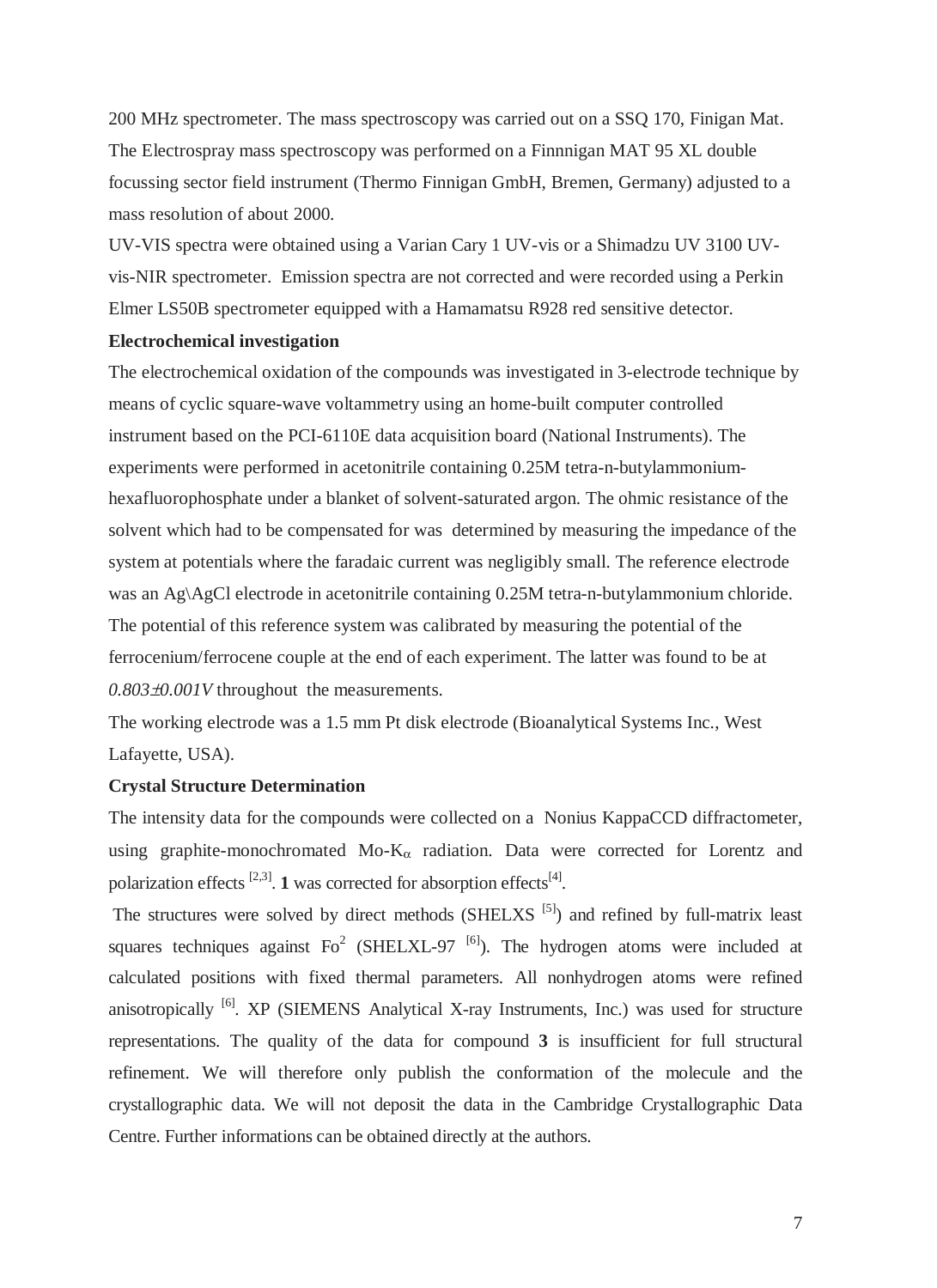#### **Synthesis**

#### **3,5,6,8,-tetrabromophenanthroline (Br4phen):**

4,0 g (20 mmol) of 1,10-phenanthroline monohydrate were dissolved in 200 ml SOCl<sub>2</sub>. 9.3 g (120 mmol) of freshly distilled  $Br_2$  were carefully added. This mixture was refluxed for 31 h and cooled to room temperature and the bright yellow precipitate filtered of (3,5,6,8, tetrabromophenanthroline). The precipitate was washed with aqueous  $NH_3$  until the washing solution was colourless. The white solid was recrystallised from toluene.

3,5,6,8,-tetrabromophenanthroline  $(Br_4phen)^{1}H-NMR (CDCl_3)$ : 9.16 (2H, d), 8.91 (2H, d); <sup>13</sup>C-NMR (CDCl<sub>3</sub>): 122,0; 125,1; 129,6; 139,0; 143,6; 152,4; ; MS(DCI with H<sub>2</sub>O): 497  $(M+H<sup>+</sup>)$  417 (M-Br+H<sup>+</sup>), 338 (M-Br<sub>2</sub>+H<sup>+</sup>), 257 (M<sup>+</sup>-Br<sub>3</sub>) Yield 5.22 g (52 % of theory based

on phen)

 $[(tbbpy)_2Ru(Br_4phen)](PF_6)_2$  (1): 3,5,6,8-Tetrabromo-1,10-phenanthroline (1.15 g, 2.32) mmol) and  $[(tbbpy)_2RuCl_2]$  (1.5 g, 2.11 mmol) were refluxed in a mixture of 80 mL ethanol and 20 mL H<sub>2</sub>O for 8 hours. The crude reaction mixture was filtered, washed twice with ethanol/ $H_2O$  (80:20), and the combined filtrate was concentrated to the half volume. Upon addition of  $NH_4PF_6$  and stirring at room temperature for 1 hour the crude product precipitated. Recrystallisation from aceton/water gave the desired product. Crystalls suitable for X-ray analysis were obtained from aceton/water.

*Crystal Data for* **1**<sup>[7]</sup>:  $C_{48}H_{52}Br_4N_6Ru$ <sup>2+</sup> \* 2 [PF<sub>6</sub>], Mr = 1423.61 gmol<sup>-1</sup>, bourdeux-red prism, size 0.02 x 0.02 x 0.01 mm<sup>3</sup>, tetragonalic, space group  $I4_1/a$ ,  $a = b = 32.5281(3)$ ,  $c = 20.5151(4)$ Å, V = 21706.6(5) Å<sup>3</sup>, T = -90 °C, Z = 16, ρ<sub>calcd.</sub> = 1.742 gcm<sup>-3</sup>, μ (Mo-K<sub>α</sub>) = 33.74 cm<sup>-1</sup>, psiscan, transmin: 0.5565, transmax: 0.7367, F(000) = 11264, 20023 reflections in h(-42/42), k(- 29/29), l(-19/26), measured in the range  $2.66^{\circ} \le \Theta \le 27.49^{\circ}$ , completeness  $\Theta_{\text{max}} = 99.8$ %, 12423 independent reflections,  $R_{int} = 0.053$ , 7520 reflections with  $F_0 > 4\sigma(F_0)$ , 652 parameters, 0 restraints,  $R1_{obs} = 0.065$ ,  $wR^2_{obs} = 0.135$ ,  $R1_{all} = 0.129$ ,  $wR^2_{all} = 0.163$ , GOOF = 1.018, largest difference peak and hole:  $1.217 / -1.151$  e  $\AA$ <sup>3</sup>.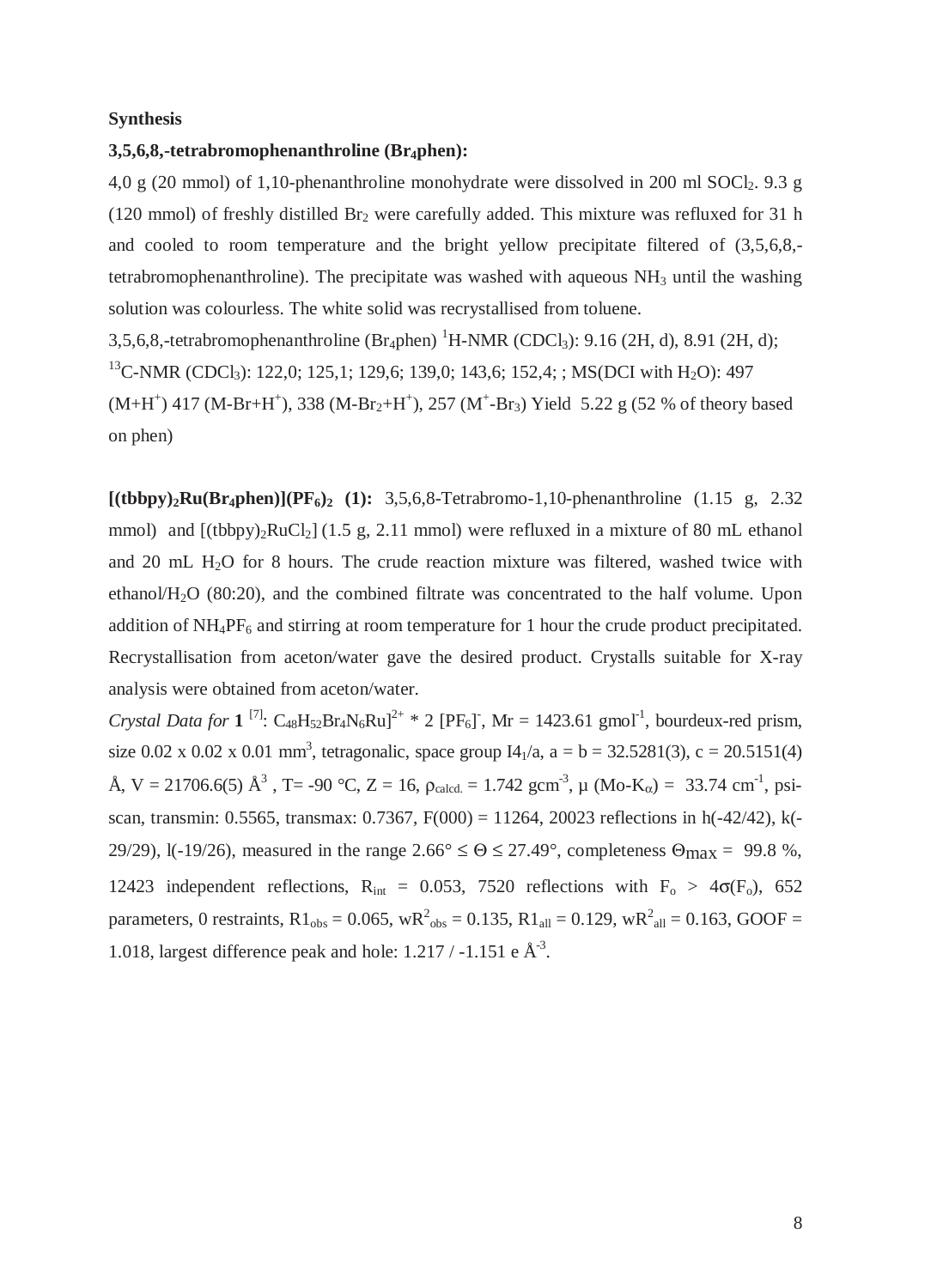

| <sup>1</sup> H-NMR | in $d_6$ -DMSO 400MHz |                 | in $d_6$ acetone 400 MHz |                 |
|--------------------|-----------------------|-----------------|--------------------------|-----------------|
| Proton             | Chemical              | Integration,    | Chemical                 | Integration,    |
|                    | Shift (ppm)           | multiplicity    | Shift (ppm)              | multiplicity    |
| $CH3(tert-butyl)$  | 1.362                 | 18H, s          | 1.300                    | 18H, s          |
| $CH3(tert-butyl)$  | 1.391                 | 18H, s          | 1.388                    | 18H, s          |
| 5'                 | 7.310                 | 2H, d(lc)       | 7.600                    | 2H, d(lc)       |
| 6", 6"             | 7.527                 | 4H, m           | 7.857                    | 4H, m           |
| 5"                 | 7.599                 | 2H, d(lc)       | 7.359                    | 2H, d(lc)       |
| 2,9                | 8.055                 | $2H$ , $s$ (lc) | 8.340                    | $2H$ , $s$ (lc) |
| 3'                 | 8.788                 | $2H$ , $s$ (lc) | 8.838                    | $2H$ , $s$ (lc) |
| 3"                 | 8.792                 | $2H$ , $s$ (lc) | 8.801                    | $2H$ , $s$ (lc) |
| 4,7                | 8.997                 | $2H$ , $s$ (lc) | 8.988                    | $2H$ , $s$ (lc) |

# $^{13}$ C-NMR in d<sub>6</sub>-DMSO 400MHz

| Carbon                 | Chemical shift (ppm) |
|------------------------|----------------------|
| $CH3(tert-butyl)$      | 29.962               |
| $CH3(tert-butyl)$      | 30.001               |
| $C(\text{tert-butyl})$ | 35.378               |
| $C(\text{tert-butyl})$ | 35.508               |
| 3', 3''                | 121.741              |
| 11,12                  | 122.572              |
| 5'                     | 124.261              |
| 5"                     | 124.685              |
| 13,14                  | 126.074              |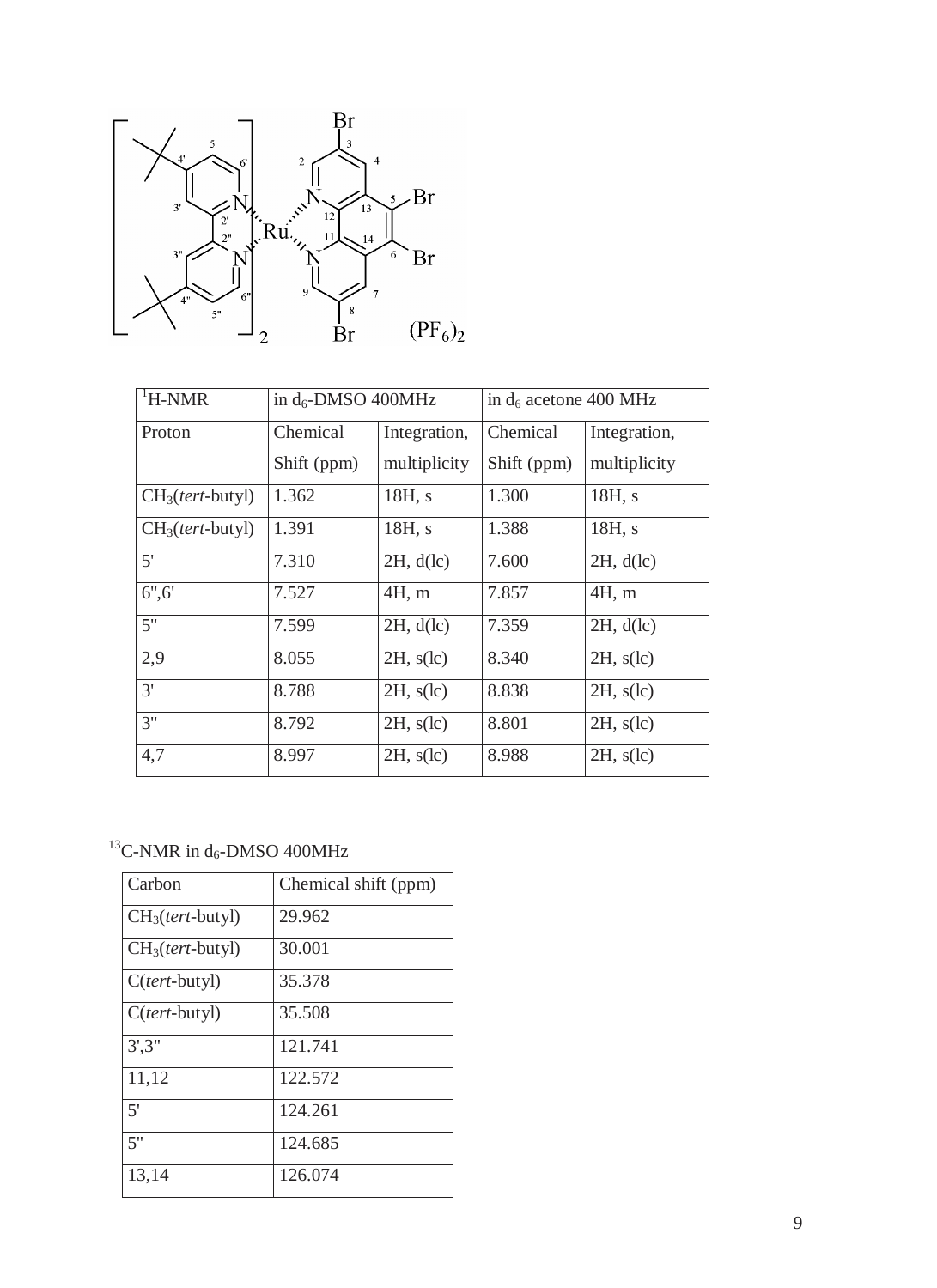| 5,6           | 130.765             |
|---------------|---------------------|
| 4,7           | 138.459             |
| 3,8           | 145.802             |
| $6'$ or $6''$ | 150.732 and 151.974 |
| 2,9           | 153.667             |
| $2'$ or $2"$  | 156,006 and 156.610 |
| $4'$ or $4"$  | 161.934 and 162.267 |

MS (Micro-ESI in CHCl<sub>3</sub> + Methanol); m/z(relative intensity) with matching isotop pattern  $1279(100)$   $(1 + PF_6)$ ,  $1201(34)$   $(1-Br + PF_6)$ ,  $567(51)$   $(1^{2+})$ 

#### Synthesis of  $[(tbbpy)_2Ru(phen)](PF_6)_2$  2:

1,10-phenanthroline (0.018 g, 0.09 mmol) and  $[(tbbpy)_2RuCl_2]$  (0.06 g, 0.085 mmol) were reacted and purified according to **1**. Yield 96 mg (95%). Crystalls suitable for X-ray analysis were obtained from aceton/water.

*Crystal Data for*  $2^{[7]}$ :  $[C_{48}H_{56}N_6Ru]^{2+}$  \* 2  $[PF_6]$ <sup>-</sup> \* 2  $C_3H_6O$ , Mr = 1224.15 gmol<sup>-1</sup>, red-brown prism, size 0.12 x 0.10 x 0.09 mm<sup>3</sup>, triclinic, space group P-1, a = 12.1999(7), b = 13.3243(7), c = 18.989(1) Å, α = 76.854(2), β = 74.819(3), γ = 78.206(3)°, V = 2866.3(3) Å<sup>3</sup>, T= -90 °C, Z = 2,  $\rho_{\text{calcd}} = 1.418 \text{ gcm}^{-3}$ ,  $\mu$  (Mo-K<sub>α</sub>) = 4.13 cm<sup>-1</sup>, psi-scan, transmin: 0.9521, transmax: 0.9637,  $F(000) = 1264$ , 19624 reflections in h( $-15/15$ ), k( $-17/14$ ), l( $-24/24$ ), measured in the range  $2.11^{\circ} \le \Theta \le 27.44^{\circ}$ , completeness  $\Theta_{\text{max}} = 97.4$  %, 12753 independent reflections, R<sub>int</sub> = 0.062, 6757 reflections with  $F_o > 4\sigma(F_o)$ , 664 parameters, 0 restraints, R1<sub>obs</sub> = 0.074, wR<sup>2</sup><sub>obs</sub> = 0.194,  $R1_{all} = 0.138$ ,  $wR^{2}_{all} = 0.220$ , GOOF = 0.955, largest difference peak and hole: 1.402 / - $1.062$  e  $\AA$ <sup>-3</sup>.

| <sup>1</sup> H-NMR | in $d_3$ -Acetonitrile 400MHz |              |  |
|--------------------|-------------------------------|--------------|--|
| proton             | Chemical                      | Integration, |  |
|                    | Shift (ppm)                   | multiplicity |  |
| $CH3(tert-butyl)$  | 1.322                         | 18H, s       |  |
| $CH3(tert-butyl)$  | 1.437                         | 18H, s       |  |
| 5"                 | 7.200                         | 2H, d(lc)    |  |
| 6"                 | 7.405                         | 2H, d        |  |
| 5'                 | 7.463                         | 2H, d(lc)    |  |

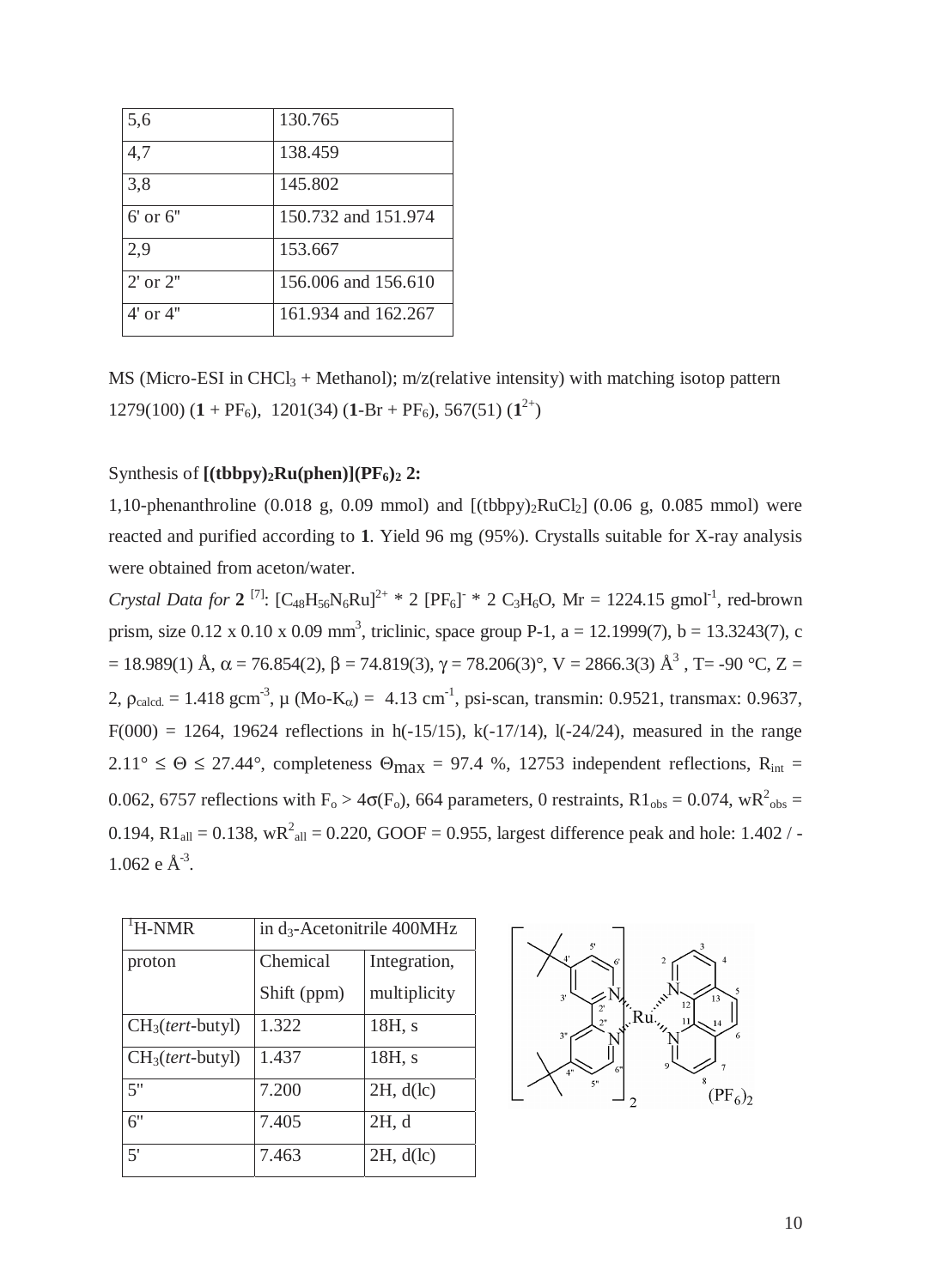| 6'  | 7.705 | 2H, d           |
|-----|-------|-----------------|
| 3,8 | 7.753 | 2H, m           |
| 2,9 | 8.058 | $2H$ , $s(lc)$  |
| 5,6 | 8.299 | 2H, s           |
| 3"  | 8.456 | $2H$ , $s$ (lc) |
| 3'  | 8.504 | $2H$ , $s$ (lc) |
| 4,7 | 8.613 | $2H$ , $s$ (lc) |

 $^{13}$ C-NMR in d<sub>3</sub>-acetonitrile 200MHz

δ in ppm 164.16; 164.01; 158.73; 158.44; 153.83; 152.71; 149.35; 138.09; 132.59; 129.68; 127.66; 126.22; 126.06; 123.07; 123.00; 122.00; 36.96; 36.85; 31.38, 31.14

MS FAB in nba m/z(relative intensity) with matching isotop pattern 980(22) **2**+PF6; 834(15) **2** 

## Synthesis of  $[(tbby)_2Ru(OMe_2Br_2phen)](PF_6)_2$  3:

200 mg of **1**, 0.14 mmol, were dissolved in 100 ml of a freshly prepared 1 M solution of NaOMe in MeOH. The solution was stirred for 6 h and 200 ml H<sub>2</sub>O were added. The pH of the solution was slowly adjusted to 7 by adding diluted HCl. The resulting opaque orange solution was extracted with  $CH_2Cl_2$  until colorless and the solvent was removed from the combined organic phases. The precipitate was dissolved in a minimal amount of EtOH and concentrated aqueous  $NH_4PF_6$  added. The precipitate was recrystallised from aceton/water. Yield 170 mg (90%)

*Crystal Data for* **3** :  $C_{52}H_{61}Br_2F_{12} N_6O_2P_2$  Ru, Mr = 1304.72 gmol<sup>-1</sup>, red prism, size 0.02 x 0.02 x 0.01 mm<sup>3</sup>, monoclinic, space group P2<sub>1</sub>/n, a = 13.983(3), b = 39.063(5), c = 10.4711(15) Å, β = 100.945(13)°, V = 5615.4(17)  $\mathring{A}^3$ , T= -153 °C, Z = 4, ρ<sub>calcd.</sub> = 1.543 gcm<sup>-3</sup>, μ (Mo-K<sub>α</sub>) = 6.22 cm<sup>-1</sup>, F(000) = 2654, 21731 reflections in h(-15/13), k(-45/45), l(-12/12), measured in the range  $1.52^{\circ} \le \Theta \le 14.56^{\circ}$ , completeness  $\Theta_{\text{max}} = 72.1$  %, 6903 independent reflections.

| <sup>1</sup> H-NMR in $d_6$ -aceton 400MHz |             |              |  |
|--------------------------------------------|-------------|--------------|--|
| proton                                     | Chemical    | Integration, |  |
|                                            | Shift (ppm) | multiplicity |  |
| $CH3(tert-butyl)$                          | 1.367       | 18H, s       |  |